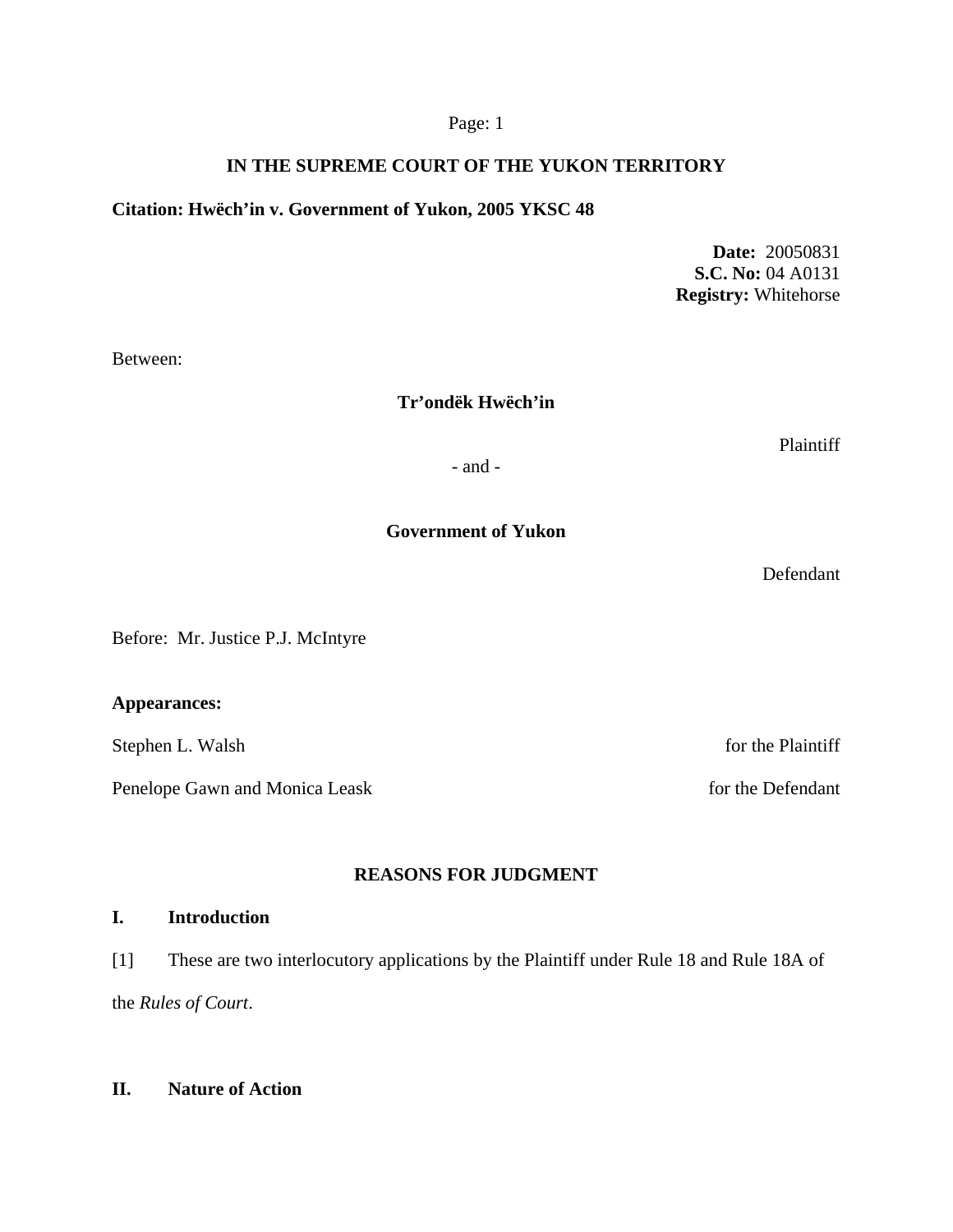[2] The Amended Statement of Claim concerns the establishment of the Tombstone Territorial Park in the northeast Yukon by four Yukon Orders-in-Council dated October 22, 2004: 2004/202, 2004/203, 2004/204 and 2004/11. The Plaintiff asks for 17 declarations, including that Order-in-Council 2004/202 and 2004/203 are void and inoperative, damages for breach of the Defendant's fiduciary duties to the Plaintiff, and special costs.

[3] The Statement of Defence describes previous litigation by the Plaintiff about the Tombstone Territorial Park: a previous Petition in the Yukon Supreme Court dated February 19, 2002 giving rise to a decision by Hudson J. [2003] Y.J. No. 3 that the Plaintiff and the Defendant appealed to the Yukon Court of Appeal 2004 YKCA 2, [2004] Y.J. No. 2, on which the Plaintiff unsuccessfully sought leave to the Supreme Court of Canada (September 30, 2004). The Plaintiff discontinued a second Petition filed September 20, 2004 about the Tombstone Territorial Park on November 5, 2004. This action was filed November 12, 2004.

[4] The Statement of Defence says that the impugned Orders-in-Council are not void and inoperative, that the 17 declarations sought are unnecessary and that the Court should exercise its discretion to refuse to make the declarations. The Defendant further pleads no breach of a fiduciary duty.

### **III. Applications**

[5] By the Rule 18 motion the Plaintiff seeks: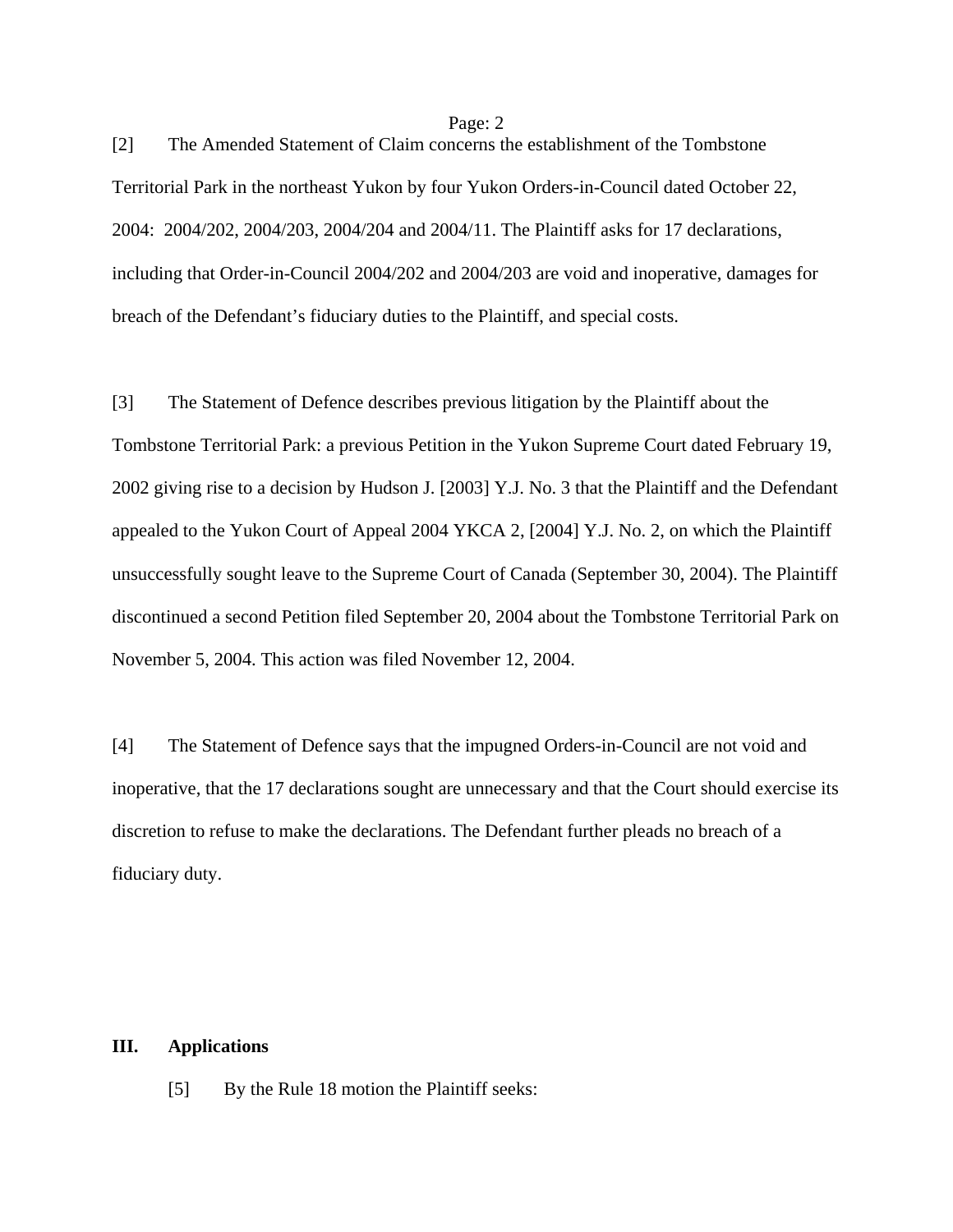- a. a declaration that the provisions of Order-in-Council 2004/202 dated October 22, 2004, which purport to withdraw from disposal the mines and minerals located within Tombstone Territorial Park (other than oil and gas under the *Oil and Gas Act*, R.S.Y. 2002, c. 162) and the right to work those mines and minerals, exceed the authority granted to the Commissioner in Executive Council under the *Lands Act*, R.S.Y. 2002, c. 132, and are void and inoperative on the grounds that the *Lands Act* does not apply to mines and minerals, including the mines and minerals within Tombstone Territorial Park, which became "territorial lands" on or after April 1, 2003; and
- b. an order for costs.
- [6] This is the same as declaration (b) sought in the Amended Statement of Claim.
- [7] The 18A motion seeks 8 declarations set out at letters  $(d)$ ,  $(c)$ ,  $(e)$ ,  $(g)$ ,  $(h)$ ,  $(f)$ ,  $(i)$  and  $(i)$

in the Amended Statement of Claim:

- 1. an order in the nature of a declaration that the "purpose" of Tombstone Territorial Park set out in section 3 of Order-in-Council 2004/203 is inconsistent and in conflict with the purpose of that Park as agreed to in the Tr'ondëk Hwëch'in Final Agreement, and is of no force and effect;
- 2. an order in the nature of a declaration that the correct construction of the Tr'ondëk Hwëch'in Final Agreement is that the purpose of Tombstone Territorial Park is to protect for all time a natural area of territorial significance which includes representative portions of the MacKenzie Mountains eco-region, including the Ogilvie Mountains and Blackstone Uplands areas, and which contains important physical and biological features as well as sites of archaeological, historical and cultural value, for the benefit of Yukon residents and all Canadians while respecting the rights of the Tr'ondëk Hwëch'in and its Citizens;
- 3. an order in the nature of a declaration that the reference to section 11 of the *Parks and Lands Certainty Act* in Order-in-Council 2004/203 is void and inoperative because it exceeds the statutory authority provided the Commissioner in Executive Council under the terms of sections 8 and 9 of that *Act*;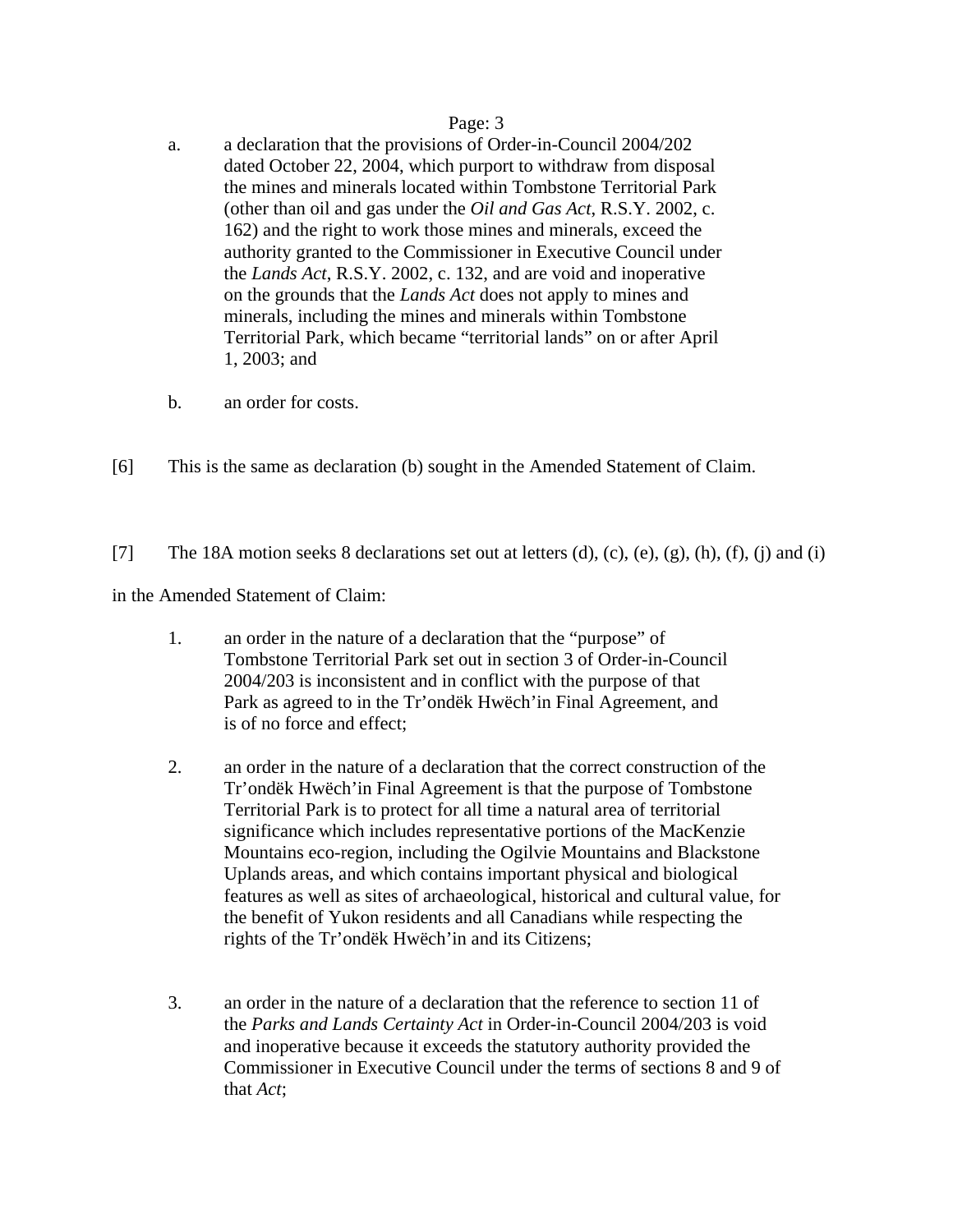- 4. an order in the nature of a declaration that those provisions of Order-in-Council 2004/203 which exclude mines and minerals, including hydrocarbons, and the right to work them, from the land comprising the Park are inconsistent and in conflict with the terms of the Tr'ondëk Hwëch'in Final Agreement, and the rights of the plaintiff thereunder;
- 5. an order in the nature of a declaration that the correct construction of the Tr'ondëk Hwëch'in Final Agreement is that the parties thereto intended that mines and minerals and the right to work them are to be included in the land comprising the Park so as to better ensure the attainment of the parties' objective of protecting the land comprising the Park for all time;
- 6. an order in the nature of a declaration that the provisions of sections 4 and 5 of Order-in-Council 2004/203 are inconsistent and in conflict with the terms of the Final Agreement, and the rights of the plaintiff thereunder, in respect of the management of Tombstone Territorial Park, and are of no force and effect;
- 7. an order in the nature of a declaration that the correct construction of the Tr'ondëk Hwëch'in Final Agreement is that the parties thereto intended that the beds of water bodies within Tombstone Territorial Park and the water rights associated therewith are to be included in the land comprising the Park so as to better ensure the attainment of the parties objective of protecting the land comprising the Park for all time;
- 8. an order in the nature of a declaration that the provisions of Order-in-Council 2004/203 which exclude from the land comprising the Park the beds of all water bodies in the Park and the water rights associated therewith are inconsistent and in conflict with the terms of the Tr'ondëk Hwëch'in Final Agreement, and the rights of the plaintiff thereunder, and are of no force and effect;
- [8] It is common ground that the burden on the Plaintiff for the Rule 18 application is to

demonstrate beyond doubt the correctness of its position. On the 18A application the Plaintiff

must demonstrate on a balance of probabilities that there is no genuine issue to be tried in law or

fact.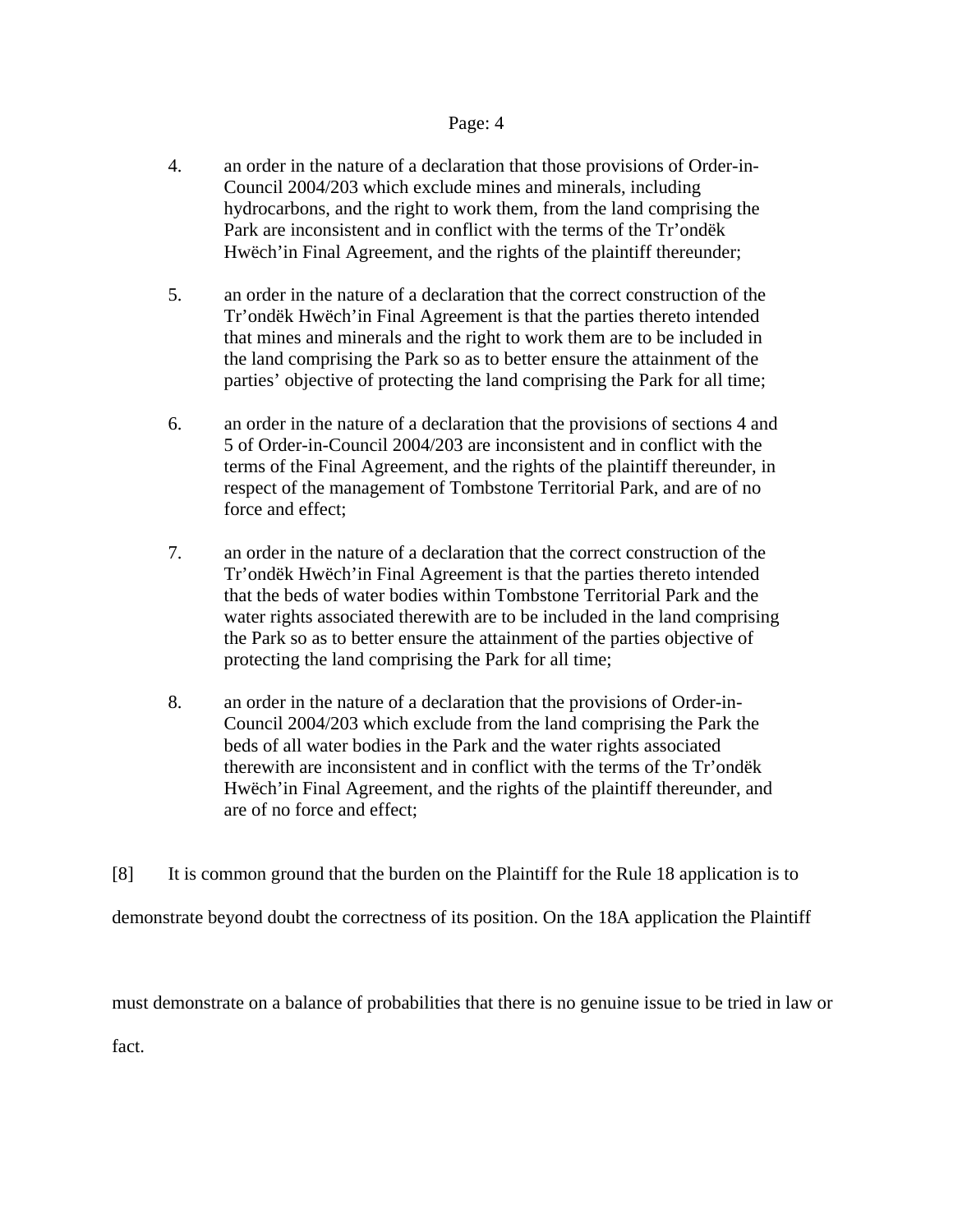[9] Declaratory relief is always discretionary. In other words, even if the Plaintiff meets the burdens under Rule 18 and 18A, this Court has a discretion whether to award the relief sought

*Canada v. Solosky*, [1980] 1 S.C.R. 821 at 832; *Tr'ondëk Hwëch'in v. Canada*, 2004 YKCA 2,

[2004] Y.J. No. 2 at para. 11.

[10] The latter case must be referred to in more detail. Hall J.A., writing for the Court of

Appeal expressed his concern about the wide terms of the declatory relief sought:

10 A fundamental difficulty that I perceive with the instant case is that there was no actual decision that was being appealed against before Hudson J. In the present circumstances, the dimensions of any lis between the parties are not entirely clear. When the appellant Tr'ondëk launched the judicial review proceedings in the Federal Court, they were seeking to overturn the decision of the Chief, MLUR that granted a permit to CUMI to do exploration work on the Horn Claims. Therefore, in those circumstances, an actual decision made by a tribunal was in issue and could be passed by the court in the judicial review proceedings. By contrast, in the instant proceedings the heads of declaratory relief sought by Tr'ondëk and CUMI in the Supreme Court was framed in quite wide terms.

[11] He expressed caution about issuing an advisory opinion where the relief sought is not

related to an existing and defined lis:

11 I appreciate the point, made by counsel for the appellant, that this was an application for the construction or interpretation of a document, namely the THFA [The Final Agreement]. However, when one considers the scope of the declarations sought by CUMI and Tr'ondëk herein, it appears to me that what was really being sought from the Supreme Court was something in the nature of an advisory opinion. I believe that the courts ought to be cautious in acceding to

requests of this sort. A court may of course grant declaratory relief where no other relief is sought. But a court may properly exercise its discretion to refuse a declaration where the relief sought is not related to an existing and defined lis.

[12] He noted the need to construe an agreement in its entirety: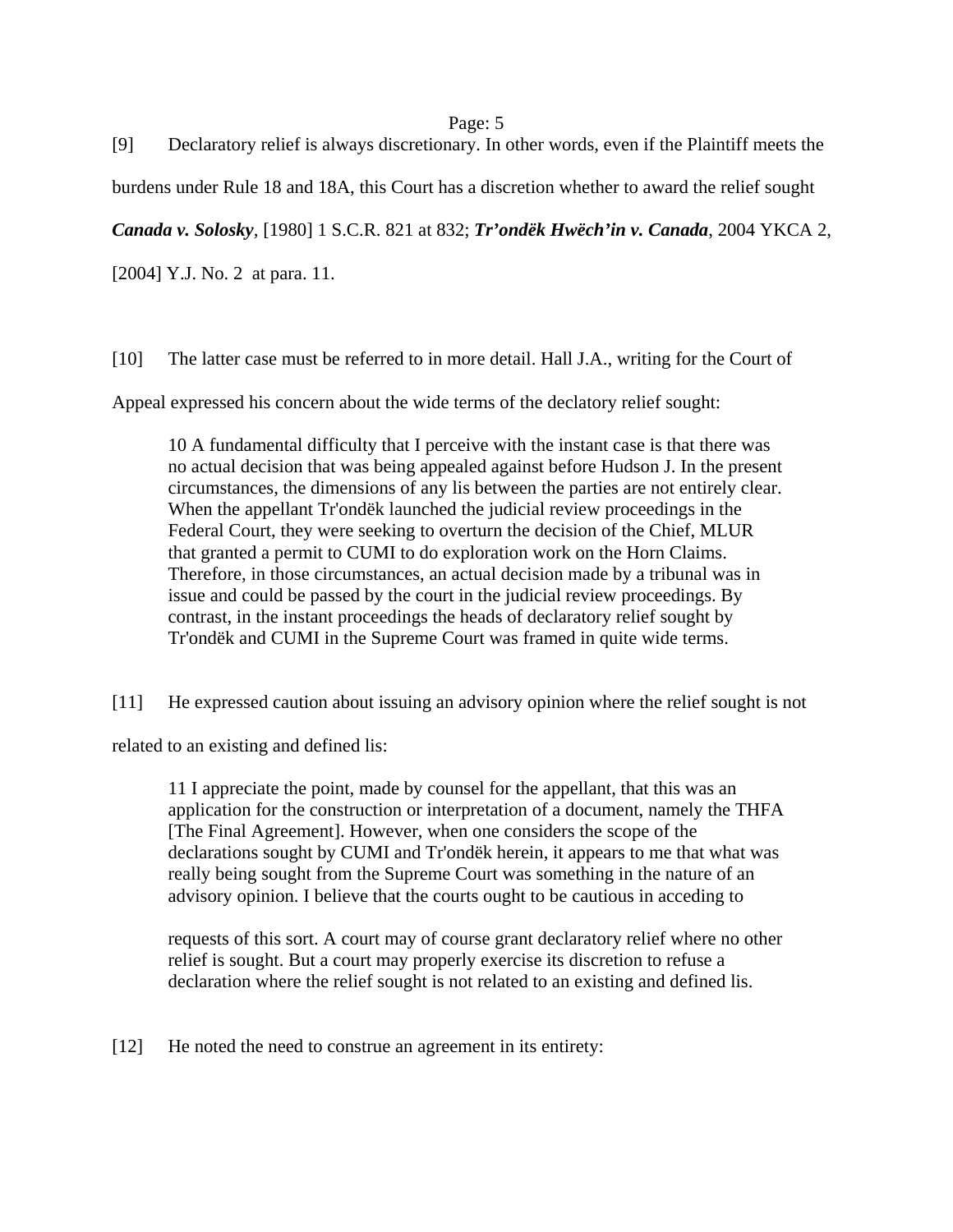16 It is, of course, a sound canon of construction to construe an agreement in its entirety. That principle was referred to by McIntyre J., giving judgment of the majority of the court, in St. Peter's Evangelical Lutheran Church (Ottawa) v. The Council of the Corporation of the City of Ottawa, [1982] 2 S.C.R. 616 at 626, 140 D.L.R. (3d) 577, 45 N.R. 271. Section 12.2 is a general statement of the approach to the management of the area of Tombstone Park to be taken prior to the final establishment of the park. The provisions of 3.6, on the other hand, are of considerable specificity and contain this phraseology: "for greater certainty, the provisions of 3.3 and 3.5 shall not apply in respect of", inter alia, "recorded mineral claims -- under the Yukon Quartz Mining Act --- existing on the Effective Date

[13] He held that the declarations made by the chambers justice were not necessary, and that

broad prospective statements of principle by a Court are neither necessary nor helpful:

20 Indeed, it also appears to me that there was no proper basis for Hudson J. to grant the declarations contained in paras. 63 and 64 of his Reasons for Judgment. These are set forth in para. 4, supra. Obviously, those charged with the administration of the legislative regime in the Yukon will be required to have regard to both the existing statutory regime governing mining and exploration activity and the THFA. These are all existing circumstances that will govern future decision making by officials charged with such duties. The declaration made by Hudson J. at para. 63 of the Reasons appears to me to simply direct that the provisions of applicable legislation ought to be applied to these claims. In my view, that is a common place that requires no declaration by any court. With regard to the declaration made in para. 64 of the Reasons, that again seems to simply express the sentiment that those officials charged with making decisions concerning the exploration or development of the Horn Claims should have regard to the existence and terms of the THFA. Again, I do not consider that this requires any declaration from a court because the existence and terms of the THFA are circumstances that undoubtedly will be taken account of by those who are charged with making these types of decisions. It appears to me that the declarations made by Hudson J. and contained in these paragraphs deal with matters that can properly be left to be considered, at least in the first instance, by those officials

charged with the administration of matters related to mining exploration and development in the Yukon. The courts may at some point in the future have a role to play if a decision should be questioned in proceedings taken by an interested party but I do not incline to the view that such broad prospective statements of principle by a court are either necessary or helpful.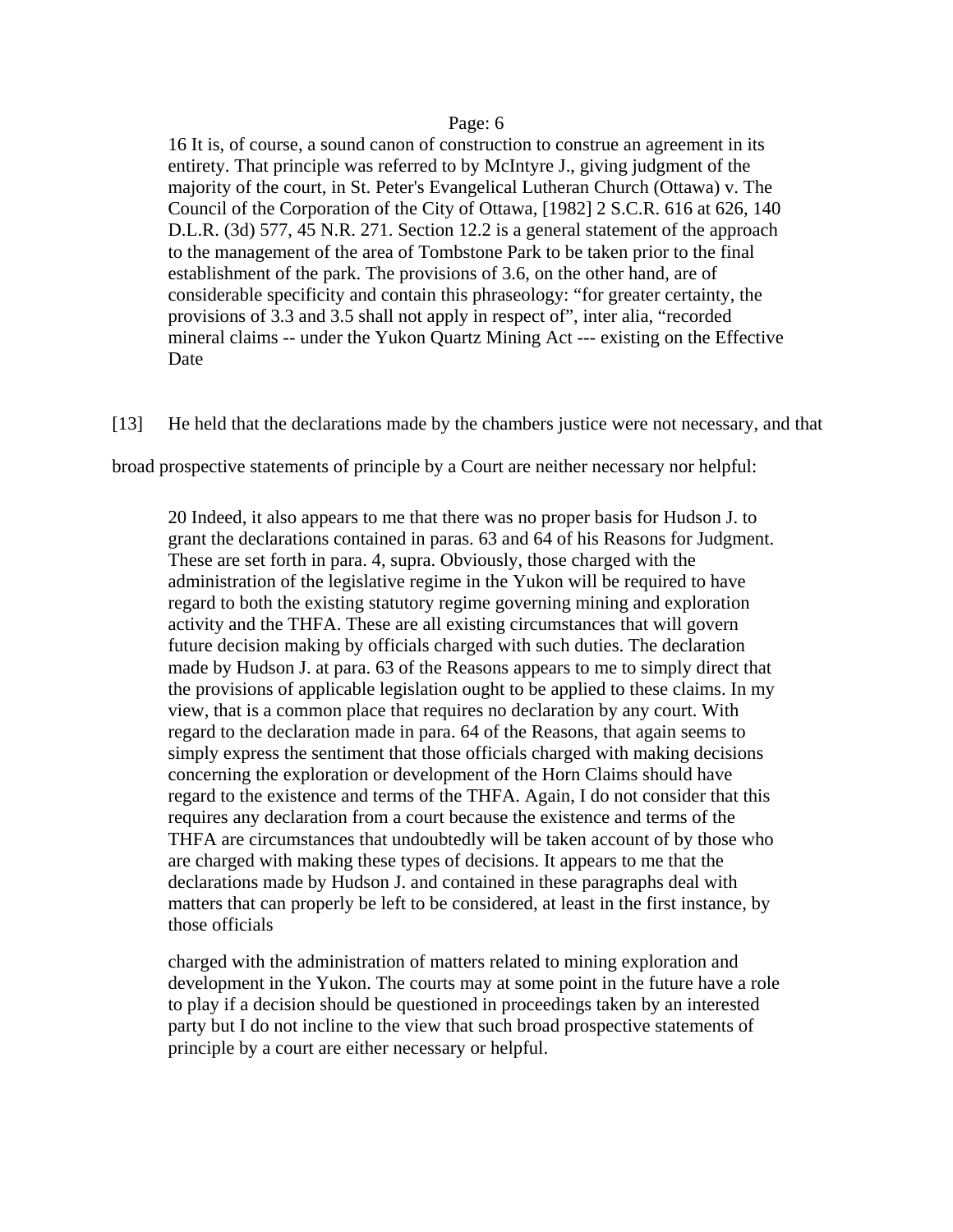#### **IV. Background**

#### **A. The Agreements**

[14] On May 29, 1993, the Council for Yukon Indians, the Federal Government and the Yukon Government signed the Umbrella Final Agreement that gave rise to the *Yukon First Nations Land Claim Settlement Act*, S.C. 1995, c. 34, the *Yukon First Nations Self-Government Act*, S.C. 1995, c. 35 and the *Act to Approve Yukon Land Claim Final Agreements*, R.S.Y. 2002, c. 240. The Plaintiff, formerly known as the Dawson Indian Band, and then the Dawson First Nation, is one of the Yukon First Nations mentioned in these Acts.

[15] The Acts led to settlement negotiations that culminated in Agreements dated July 16, 1998 entitled "Tr'ondëk Hwëch'in Final Agreement", the "Tr'ondëk Hwëch'in Self-Government Agreement" and the "Tr'ondëk Hwëch'in Final Agreement Implementation Plan" between the Plaintiff, the Defendant and the Federal Government.

[16] The first of these Agreements, The Final Agreement, came into force on September 15, 1998. It is a land claims agreement within the meaning of sections 25 and 35 of the *Constitution Act*, 1982.

[17] Chapter 10 of The Final Agreement deals with special management areas. These are not settlement lands under The Final Agreement. By 10.3.2.1 Tombstone Territorial Park is established as a special management area with specific provisions set out in Schedule A to Chapter 10 (Schedule A). The objective of special management areas is set out in 10.1.1: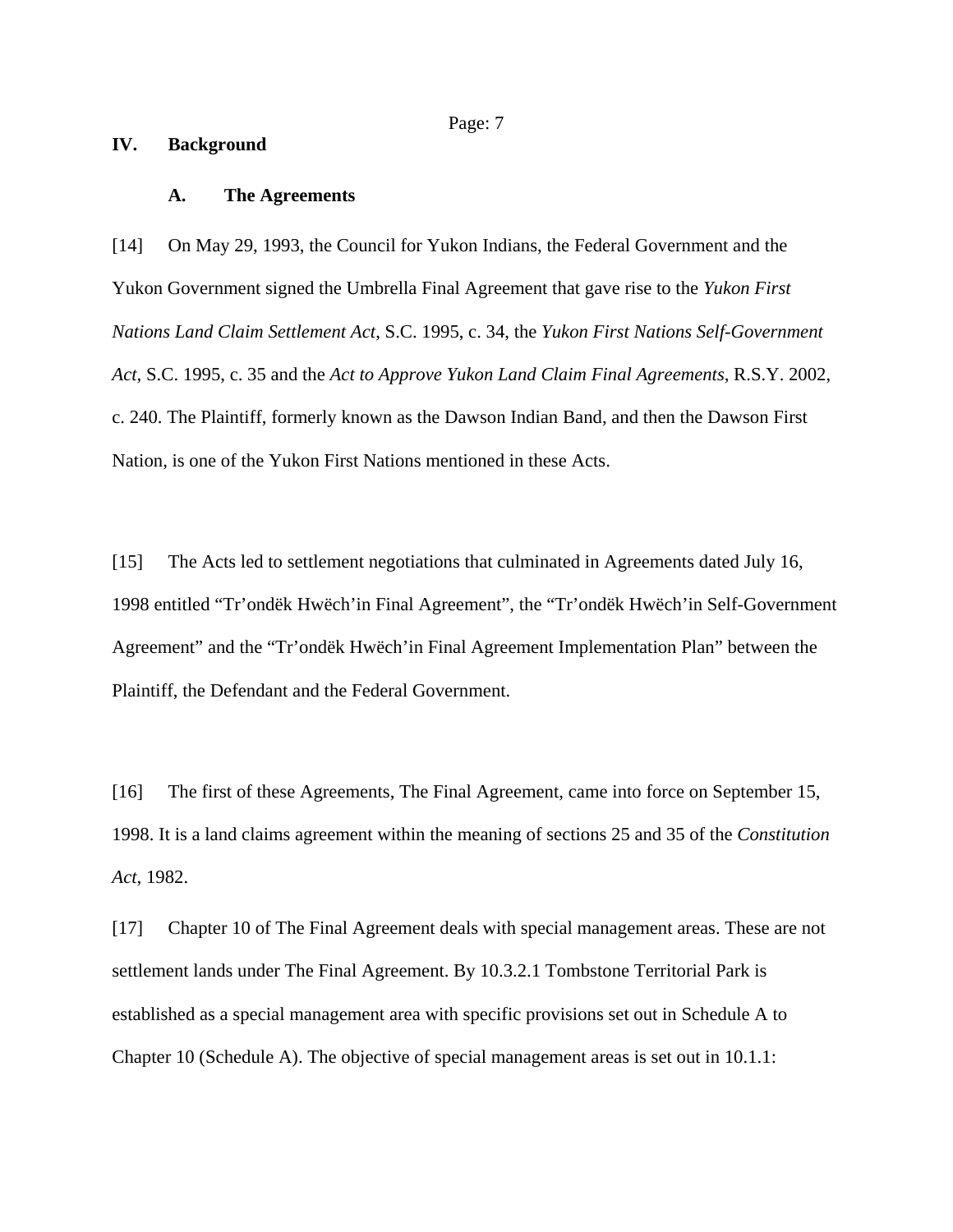The objective of this chapter is to maintain important features of the Yukon's natural or cultural environment for the benefit of Yukon residents and all Canadians while respecting the rights of Yukon Indian People and Yukon First Nations.

- [18] Clause 1.1.1 of Schedule A provides:
	- 1.0 The objectives of this schedule are:
		- 1.1.1 to protect for all time a natural area of territorial significance which includes representative portions of the Mackenzie Mountains ecoregion, including the Ogilvie Mountains and Blackstone Uplands areas, and contains important physical and biological features as well as sites of archaeological, historical and cultural value, by the establishment of a territorial park under the Parks Act, R.S.Y. 1986, c. 126, to be known as the Tombstone Territorial Park (the "Park");
- [19] Clause 3.1 of Schedule A called for the park to be a natural environment park under the

*Parks Act*, R.S.Y. 1986, c. 126.

[20] Clause 3.2 of Schedule A provides:

Canada shall transfer to the Commissioner of the Yukon the administration and control of Crown Land within the Park, excluding the mines and minerals and the right to work the mines and minerals, as soon as practical following the determination of the boundaries of the Park pursuant to 5.0.

[My emphasis. The boundaries were established December 1999].

# **B. Interpretation of The Final Agreement**

## **(i) The Agreement Itself**

[21] Clause 2.2.15 is an entire Agreement clause. It states: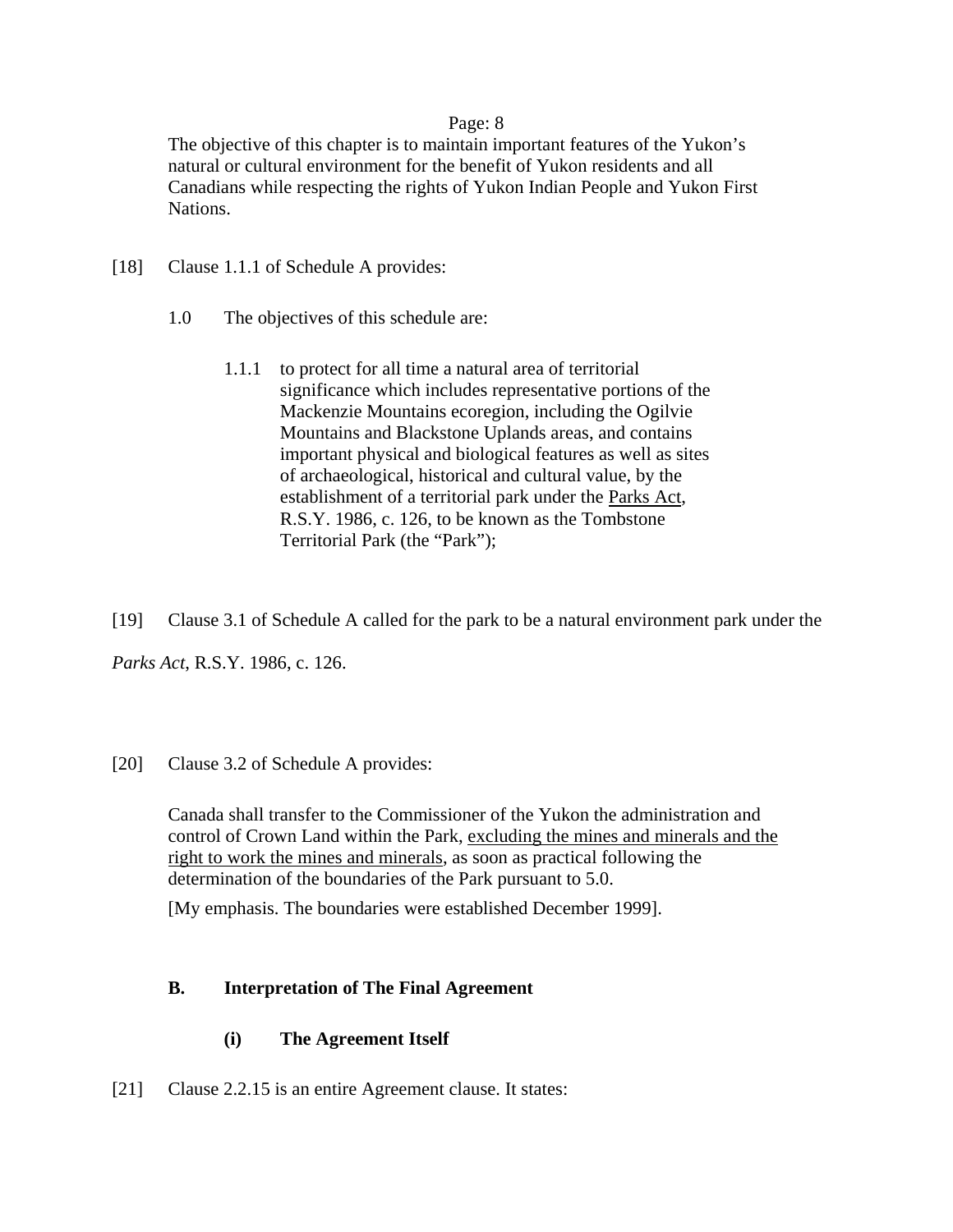Settlement Agreements shall be the entire agreement between the parties thereto and there shall be no representation, warranty, collateral agreement or condition affecting those Agreements except as expressed in them.

[22] Clause 2.6.6 says The Final Agreement shall be interpreted in accordance with the

*Interpretation Act*, RS.C. 1985, c. I-21.

[23] Clause 2.6.7 of The Final Agreement describes the use of objectives. It states:

Objectives in Settlement Agreements are statements of the intentions of the parties to a Settlement Agreement and shall be used to assist in the interpretation of doubtful or ambiguous expressions.

[24] Clause 2.11.1 refers to successor Legislation. It states:

Except as expressly provided otherwise, any reference in a Settlement Agreement to Legislation, an Act or a provision of an Act includes:

- 2.11.1.1 that Legislation, Act or provision of an Act, and any Regulations made thereunder, as amended from time to time; and
- 2.11.1.2 any successor Legislation, Act or provision of an Act.

## **(ii)** *The Interpretation Act*, R.S.C. 1985, c. I-21.

[25] This Act states in section 12:

Every enactment is deemed remedial, and shall be given such fair, large and liberal construction and interpretation as best ensures the attainment of its objects.

**(iii)** *The Yukon First Nations Land Claim Settlement Act*, S.C. 1994, c. 34.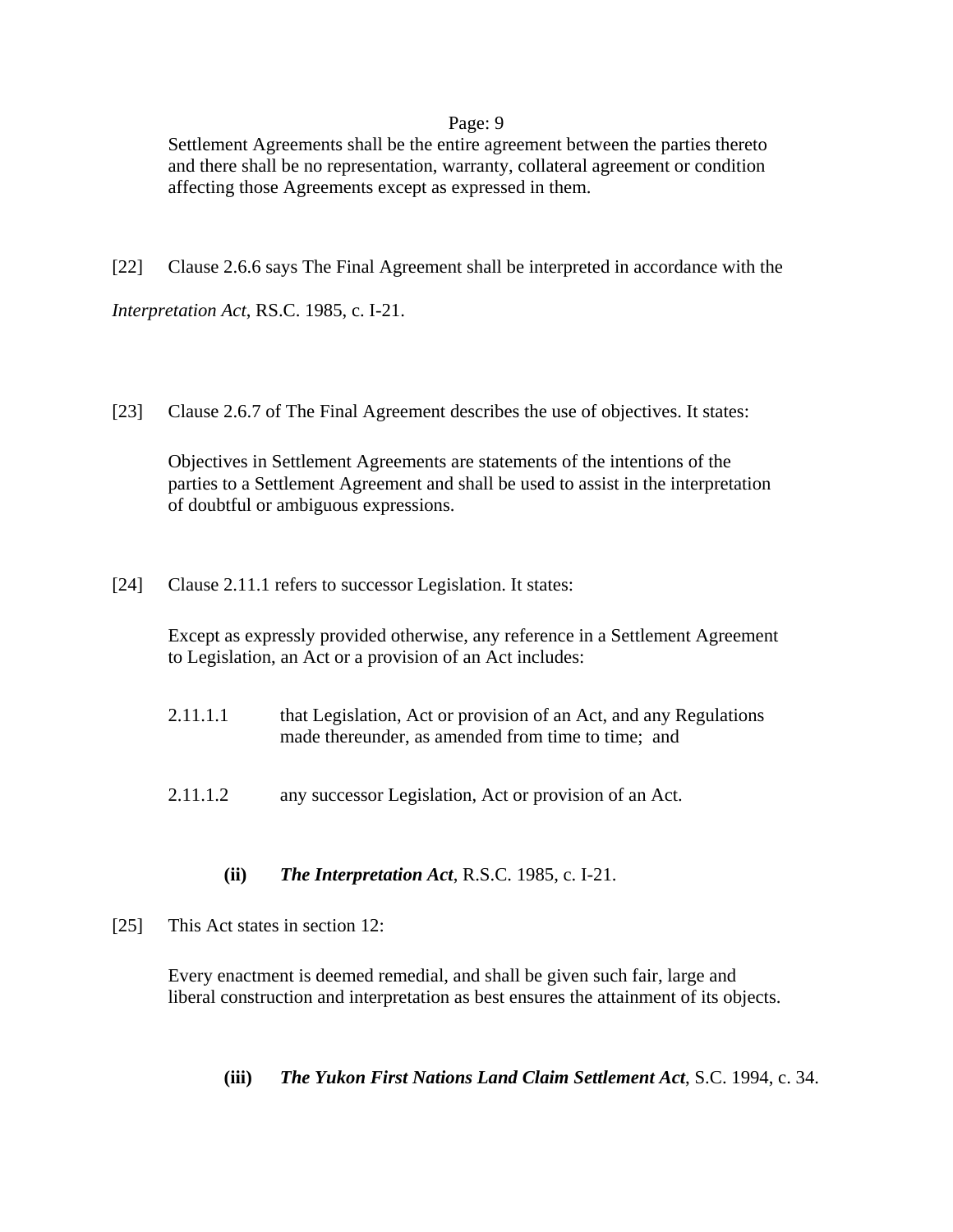[26] Subsection 13(2) provides:

In the event of a conflict or inconsistency between a final agreement or transboundary agreement that is in effect and any federal or territorial law, including this Act, the agreement prevails to the extent of the conflict or inconsistency.

#### **V. Rule 18 Application**

[27] According to the Plaintiff, the Defendant has not acted in accordance with The Final Agreement. The Plaintiff says that when the Defendant purported to withdraw from disposal the mines and minerals in the Tombstone Territorial Park by Order-in-Council 2004/202 under the provisions of the *Lands Act* it failed to do so because it could not in law do so under that statute.

[28] The argument goes like this. The land comprising the Tombstone Territorial Park had been under the administration of the Federal Government. Section 3.2 of Schedule A called for the transfer of Crown land in the park, excluding the mines and minerals, to the Defendant after the determination of the boundaries of the park. The boundaries were determined in December 1999.

[29] By Federal Order-in-Council dated February 20, 2003, PC 2003-224 the Federal Government transferred the land in the park to the Defendant. Mines and minerals were excepted from the transfer by reservation.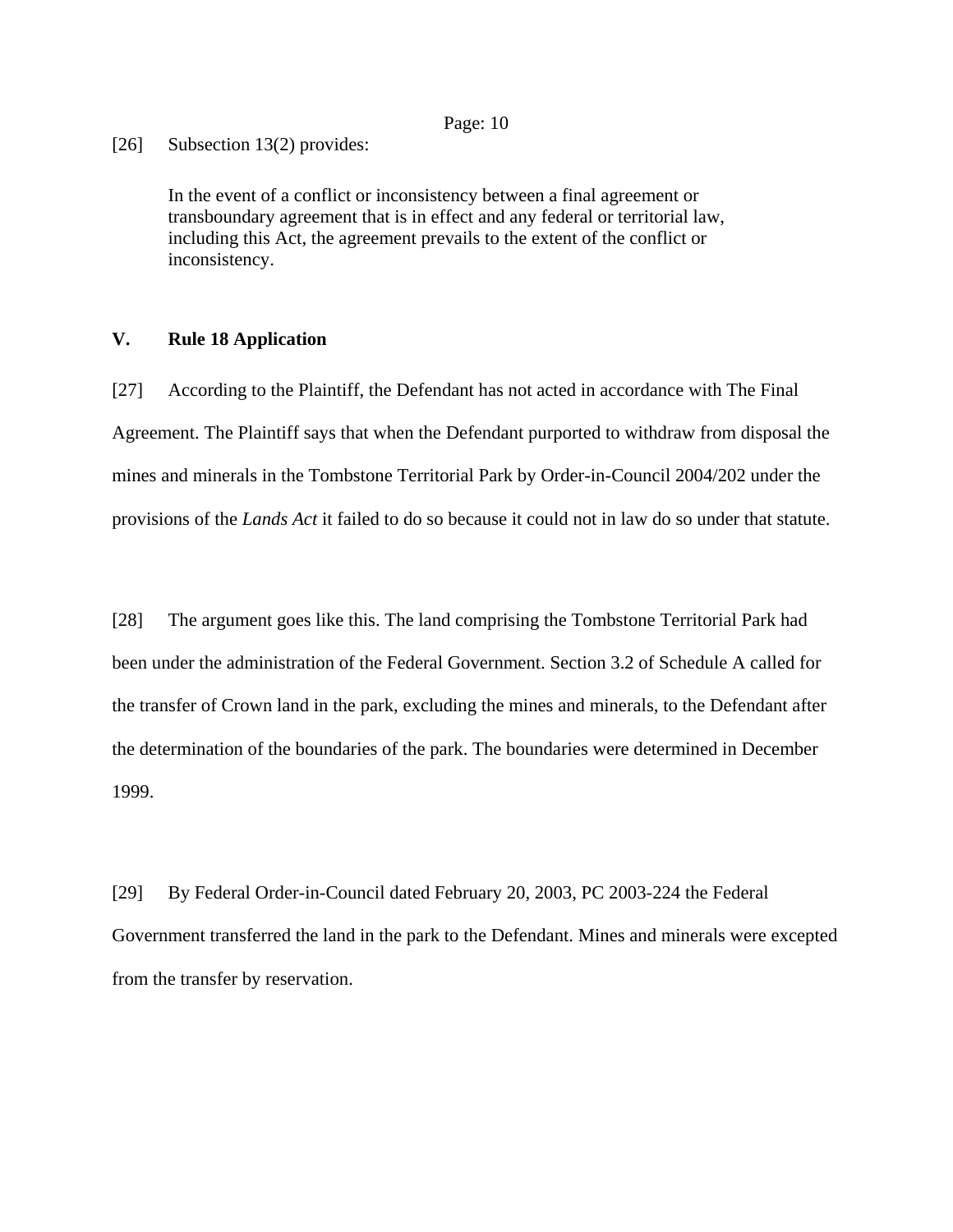[30] By Agreement dated October 29, 2001 the Federal Government had previously agreed to transfer administration and control over mineral resources to the Defendant on April 1, 2003 (the Yukon Northern Affairs Program Devolution Transfer Agreement).

[31] When, according to the Plaintiff, the Defendant purported to withdraw from disposal the mines and minerals pursuant to the *Lands Act*, it could not do so, for subsection 2(1) of the *Lands Act* states it does not apply to Territorial Lands under the *Territorial Lands (Yukon) Act*, S.C. 2003, c. 17.

[32] The Plaintiff says the mines and minerals became Territorial Lands on April 1, 2003, as part of the devolution of administration and control of lands to the Yukon as agreed to October 29, 2001.

[33] The Defendant says the Plaintiff has not demonstrated any need for the declaration nor identified any harm that would result to the Plaintiff if the declaration were not granted.

[34] The Defendant points out that an Order-in-Council made under the *Placer* and *Quartz Mining Acts* (OIC 2004/204) also withdraws from disposal mines and minerals within the park (this is refuted by the Plaintiff).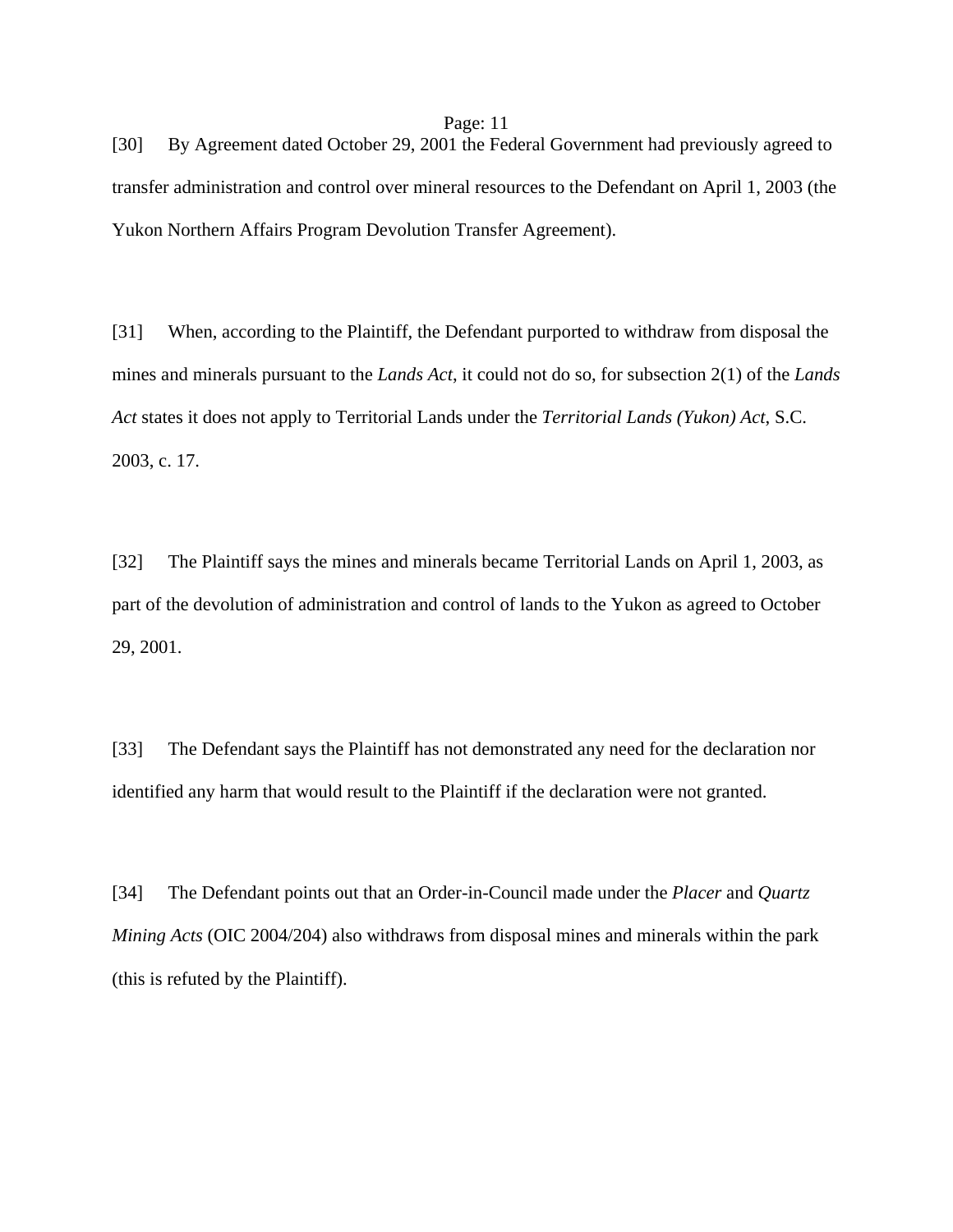[35] The Defendant says that in any event mining is prohibited in the park, save for grandfather provisions, pursuant to 3.5 of Article A, which Article is binding on the Defendant pursuant to the Devolution Agreement.

[36] During the course of argument I posed a question that had been troubling me to the Plaintiff. Why is the Plaintiff taking this position, what is its motivation? The answer: if the Plaintiff is right, mines and minerals cannot be disposed of without the consent of the Plaintiff. Its consent would be needed. The Plaintiff also said that these applications will save trial time and may encourage settlement.

[37] I also asked why the Plaintiff does not wait until a problem arises. The answer is that the Plaintiff has a right to the park it negotiated, implemented and that it has a right to have a Court determine whether, as it believes, The Final Agreement has not been implemented. This is not a request for advisory opinion but a declaration that the Defendant has failed to implement that which it promised. The Plaintiff has a right to have the park it negotiated implemented.

[38] In my view, in *Tr'ondëk Hwëch'in v. Canada* the Yukon Court of Appeal has made it abundantly clear that courts must be cautious about making broad prospective statements of principle. In this case, the dispute exists in the briefs of counsel. The affidavits merely highlight the differences of opinion the Plaintiff and the Defendant have about The Final Agreement, the legislation, and the Orders-in-Council, but no one has made a decision that affects the Plaintiff, nor has anyone sought to take any steps to conduct or prohibit activities contrary to the Plaintiff's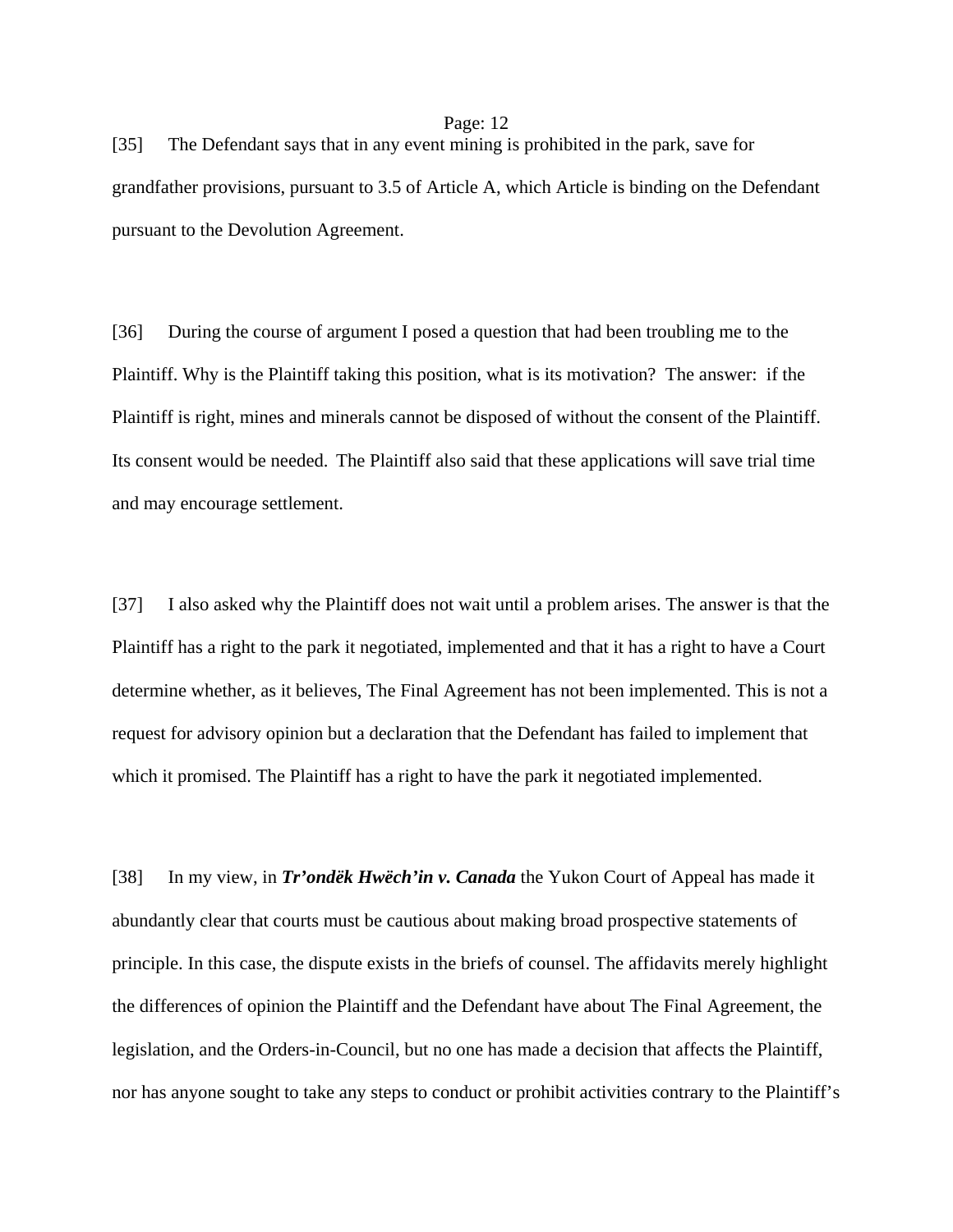vision of the Park. In the end, I am not persuaded that any useful purpose can be served by granting the application. I do not see any need for the declaration sought. The Plaintiff has not identified any harm that might occur to it should the declaration not be granted nor any harm that might be avoided should the declaration be granted. There is no possibility based on the legislation in place, and the representations made to me in Court about the Defendant's position, that mining will occur in the Tombstone Territorial Park.

### **VI. Rule 18A Application**

[39] The declarations sought in this application are essentially attacks against Order-in-Council 2004/203, made under the *Parks and Lands Certainty Act* , R.S.Y. 2002, c. 165. The Plaintiff complains about the Order-in-Council: that the purpose set out is inconsistent with The Final Agreement; that the reference to section 11 of that Act is improper; that mines and minerals should not have been excluded; that sections 4 and 5 allow permitting of activities in the Park; and the exclusion of water bodies and beds from the Park.

[40] As with the Rule 18 application, the Plaintiff says no need has been demonstrated nor harm identified that would lead to the declarations sought.

#### **A. Purpose**

[41] The purpose set out in Order-in-Council 2004/203 is "to protect a representative or unique landscape that displays ecological characteristics or features of one or more of the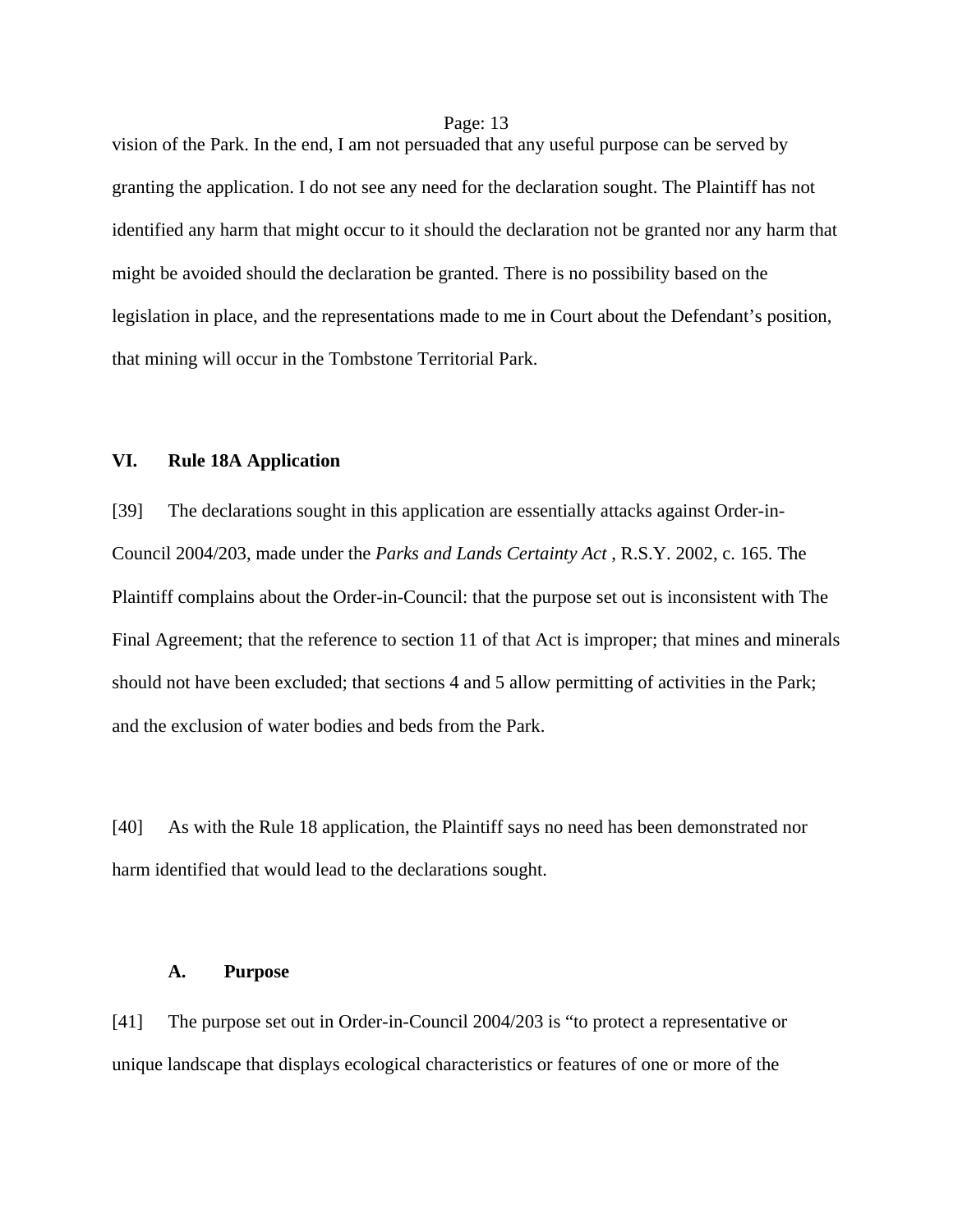Yukon's ecoregions." This is said to be inconsistent with 10.1.1 cited above and in conflict with it.

[42] Essentially, the Plaintiff says the Yukon legislation and Order-in-Council must mirror the language of The Final Agreement. I do not agree.

[43] It may be, and it is evident that the purpose set out in 2004/203, is not as extensive as the objective set out in The Final Agreement. But what am I to take from that? Tombstone Territorial Park is identified as a settlement agreement park and natural environment park, and its boundaries have been established. No one has come forward to assert a right to do something inconsistent with the objectives in The Final Agreement, nor does the Yukon Government assert such a right. Any territorial legislation inconsistent with The Final Agreement cannot prevail. In my view it would be perilous to make declarations about the meaning of the legislation and the Yukon Government's implementation of the Tombstone Territorial Park in the absence of a dispute that engages both factual and legal issues. By this I mean that although the Plaintiff sought to persuade this Court about the interpretation of the various statutes and Orders-in-Council, there is no factual issue to ground this dispute – it is esoteric and hypothetical. No one has claimed a right to act in a way inconsistent with the statutory framework or The Final Agreement – no one says: I demand the right to mine in the Park, nor has the Yukon Government taken steps to stop individuals from carrying on activities nor purported to permit activities that the Plaintiff says cannot occur.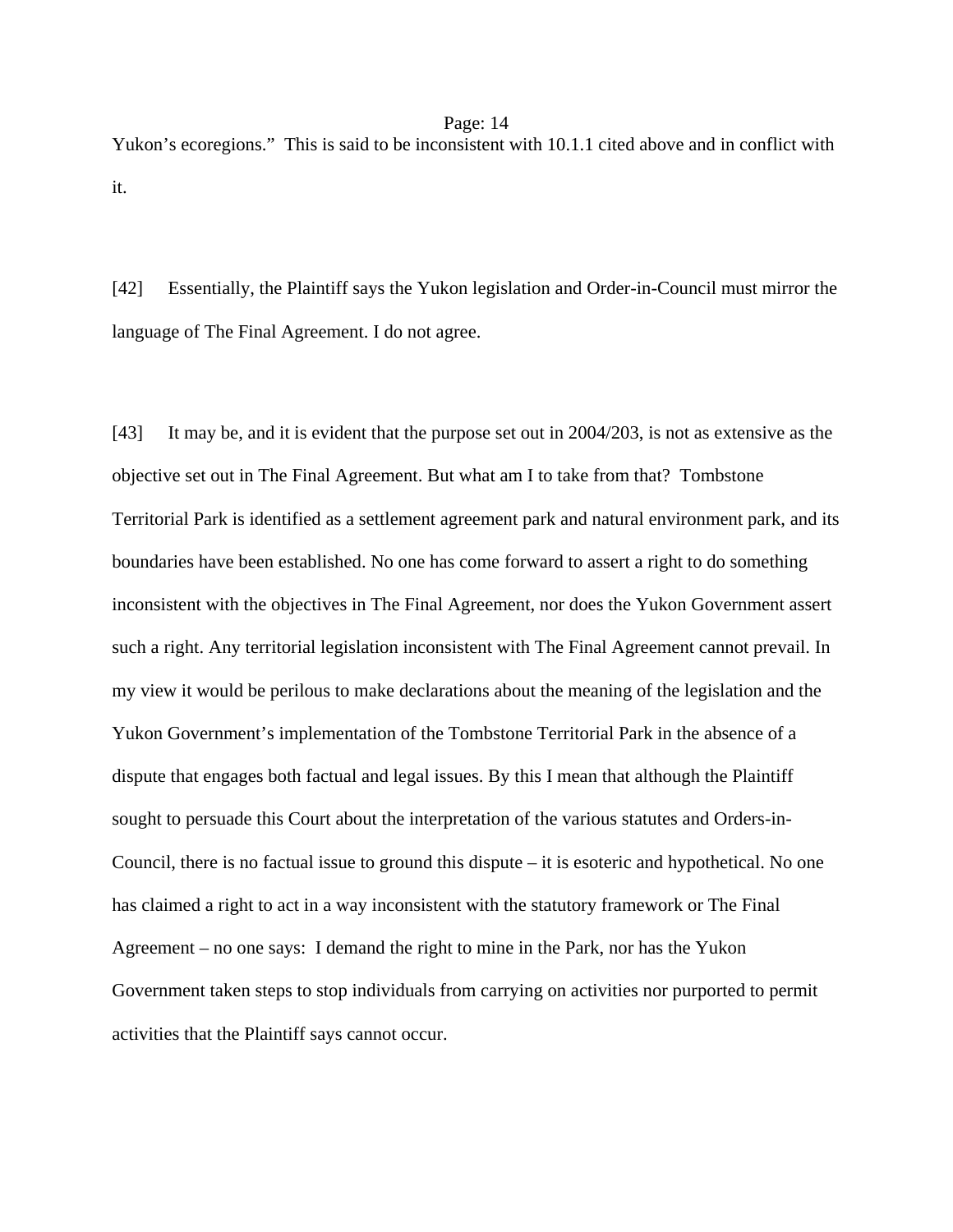[44] So the complaints are hypothetical. In my view, there are too many combinations and permutations of disputes actually grounded in facts that might arise to make a declaration absent those facts. It would be dangerous to make such a declaration – it is impossible to contemplate what activity might be sought to be permitted or prohibited by persons or groups presently unknown for purposes not yet contemplated. Until such an activity is proposed, no declaration should be granted. If no such activity arises, no one is worse off.

#### **B. The Reference to Section 11 of the Act**

[45] I do not know why Order-in-Council 2004/203 made reference to both sections 8 and 11 of the Act. Section 8 deals with settlement agreement parks and section 9 states that parks other than the settlement parks shall be established in accordance with sections 10 through 17. The reference to section 11 is neither appropriate nor necessary but I fail to see what need there is to declare that to be so.

#### **C. The Exclusion of Mines and Minerals**

[46] The Plaintiff complains that in setting up the park, the Yukon Government excluded mines and minerals. It is argued that mines and minerals should have been included, that the parties intended they should be included. At paragraph 27, the Plaintiff states:

The applicant submits that the Final Agreement makes it clear that the mountains within the Park were to be included as part of the Park. Indeed specific mountain areas are described in section 1.1.1. However, if "all mines and minerals" are excluded from the lands comprising the Park, then it is very difficult to say what, if anything, would remain of the mountains within the Park since, other than the flora and fauna on the mountains, the rest of the mountains are comprised primarily of minerals.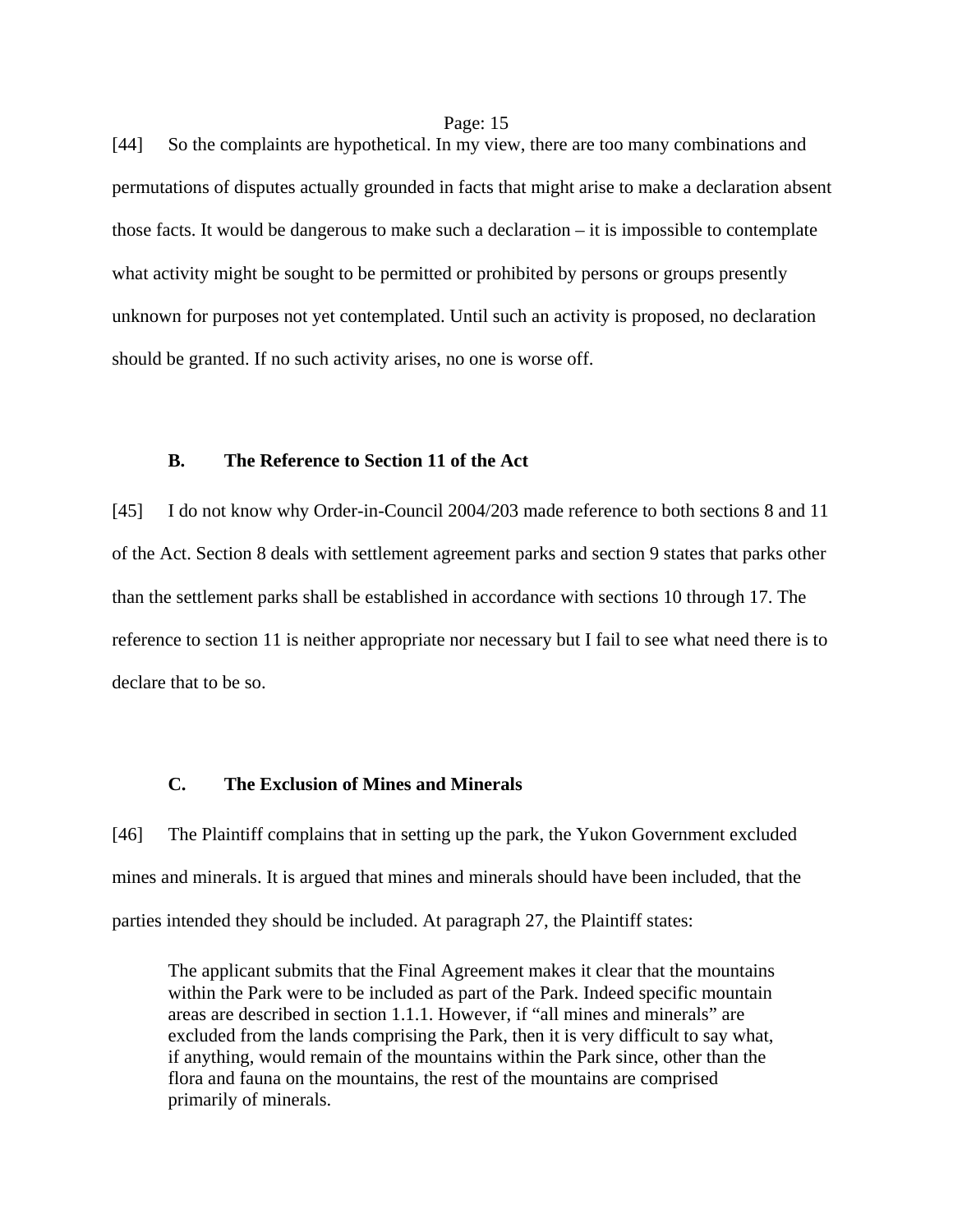[47] This paragraph demonstrates that the Plaintiff has a basic misunderstanding of the difference between mines and minerals, which are subsurface, and surface title. Further, I do not see how that which has been specifically excluded by 3.2 of Schedule A of The Final Agreement, mines and minerals, can be said to be clearly intended to be included in the Park. Nowhere does it say that they were to be included, and if they were to be included, after, for example, April 1, 2003 it would have been easy to have said so. As noted above, the Yukon Government's position in Court is that mining is not to occur in the Tombstone Territorial Park. If that position changes, and there is a real factual basis for a dispute, the Plaintiff may then seek to demonstrate that this would be contrary to The Final Agreement.

#### **D. Exclusion of Beds of Water Bodies and Water Rights**

[48] The Plaintiff says the exclusion is inconsistent with the definition of a natural environmental park the parties had in mind at the time of The Final Agreement, being a park that contains a variety of natural features such as lakes and streams. It is argued that the mandatory management provisions would be rendered meaningless if these were excluded. First, I am not convinced that water rights are the same as fishing rights but even if they are, I consider this to be another hypothetical question not grounded in a factual dispute and appropriate for declaratory relief.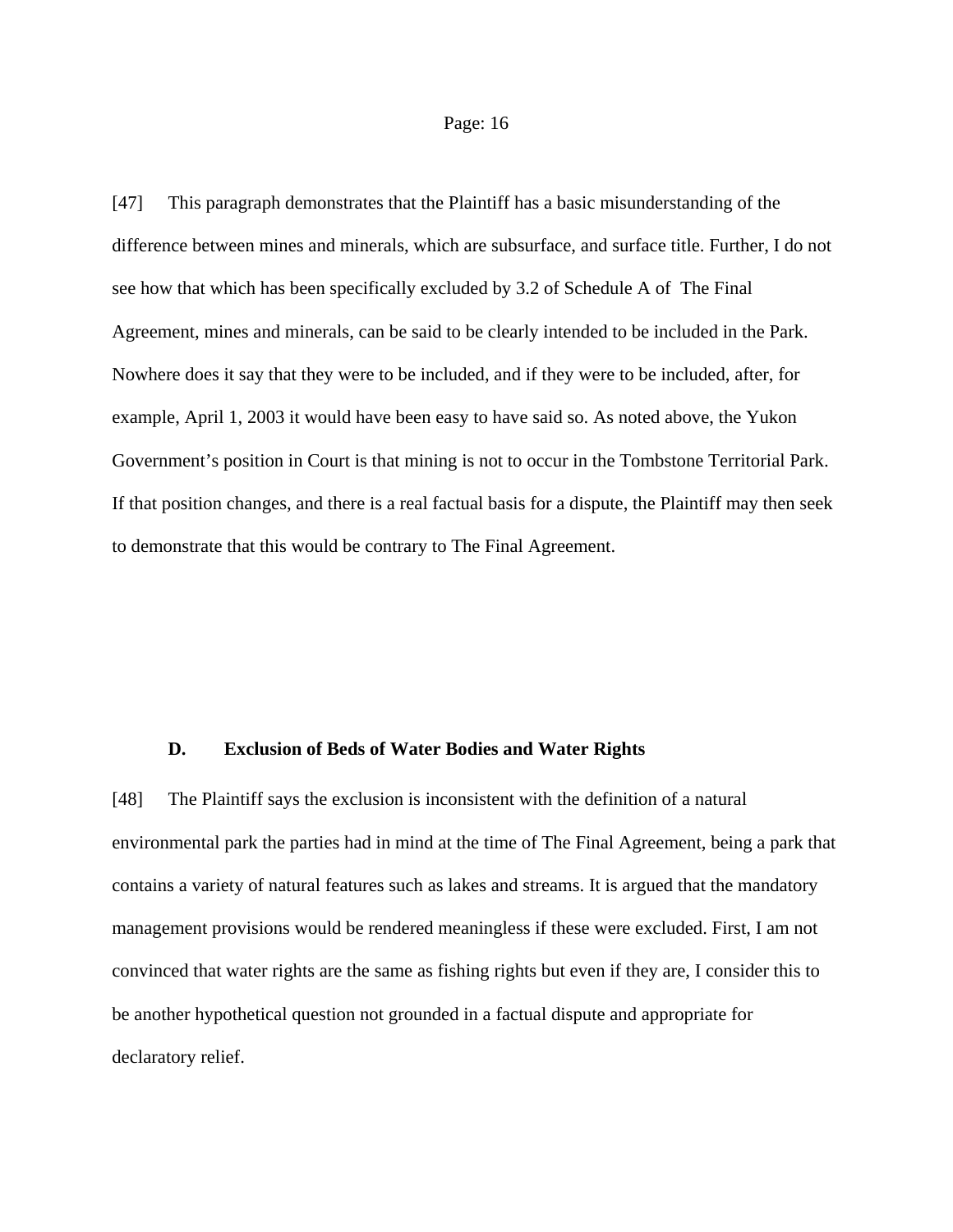## Page: 17 **E. Sections 4 and 5 of the Order-in-Council**

[49] The Plaintiff's complaint about the Minister's ability to issue permits is hypothetical, premature and not worthy of a declaration for the reasons articulated above in respect of the other complaints.

### **VII. Conclusion**

[50] With respect to the Rule 18 application, I am not satisfied beyond a doubt as to the merits of the Plaintiff's application and I dismiss it.

[51] With respect to the Rule 18A application, I am satisfied that I have sufficient material before me to make a decision. On the material that has been provided, I am persuaded that no declaration should issue because the application is premature, hypothetical and not appropriate for declaratory relief.

[52] Costs may be dealt with by written submissions within 30 days.

**Dated** at Calgary, Alberta this 31st day of August, 2005.